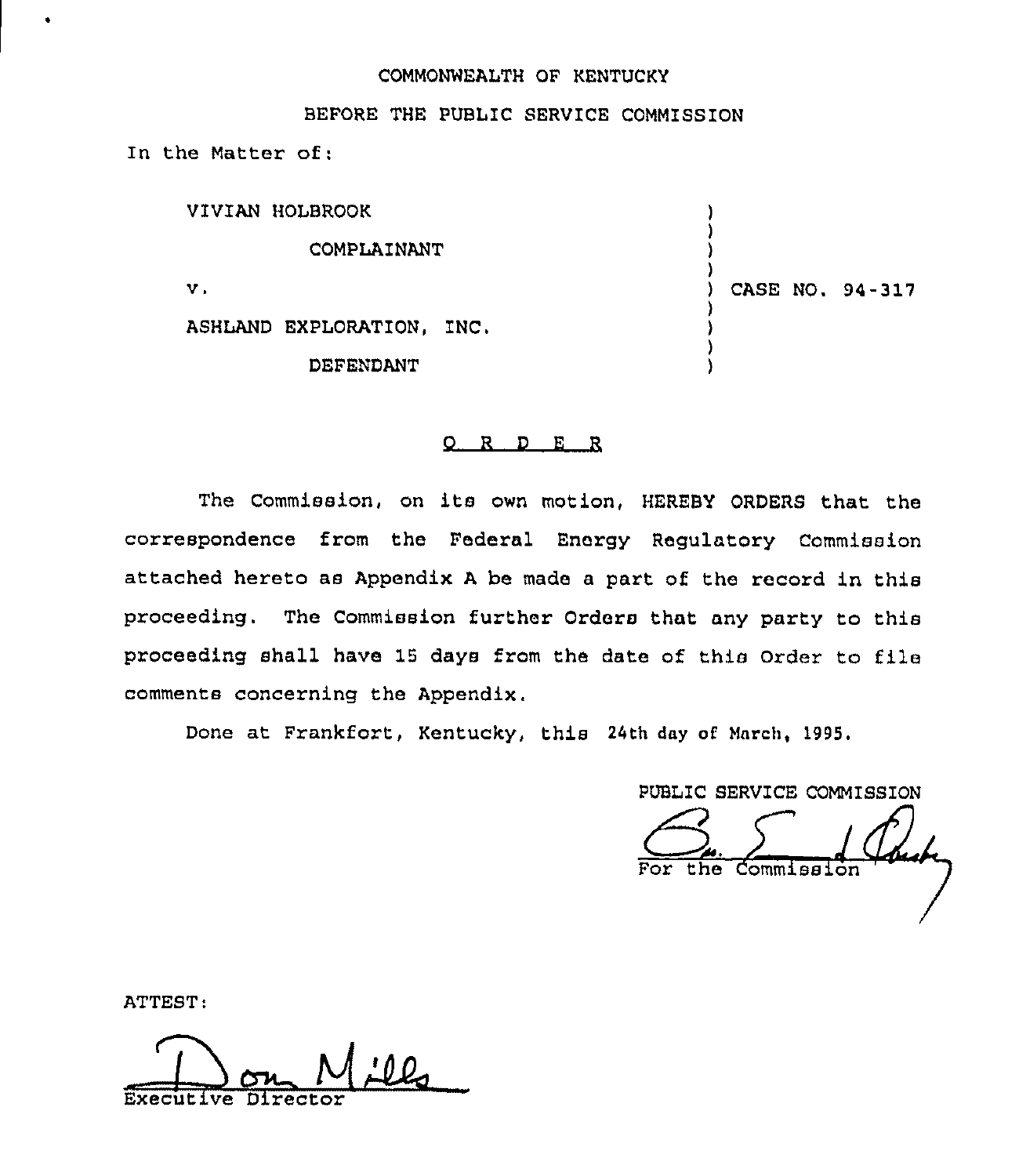APPENDIN TO AN ORDER OF THE KENTUCKY PUBLIC SERVICE COMMISSION IN CASE NO. 94-317 DiXTED MARCH 24, 1999.

FEDERAL ENERGY REGULATORY COMMISSION

WASHINGTON. D. C 20426

# February 8,

Mr. Ralph Dennis Public Service Commission of Kentucky P.O. Box 615 Frankfort, KY 40602

Dear Mr. Dennis:

The Federal Enerqy Regulatory Commission has recently received the enclosed letter from a homeowner in Kentucky asking the Commission to investigate Ashland Exploration, Inc.'s (Ashland) refusal to provide service under Section 278.485 of Kentucky Revised Statutes {KRS 278.485).

A, copy of my letter advising the homeowner that the Commission no longer has jurisdiction over Ashland's sales and that the question of whether Ashland is required to provide service under KRS 278.485 is a matter to be addressed by the Kentucky Public Service Commission is also enclosed for your information.

Sincerely,

Rebecca F. Schaffer Director Office of External Affairs

Enclosures

# RECEIVED

MAR 22 1995

GENERAL COUNSEL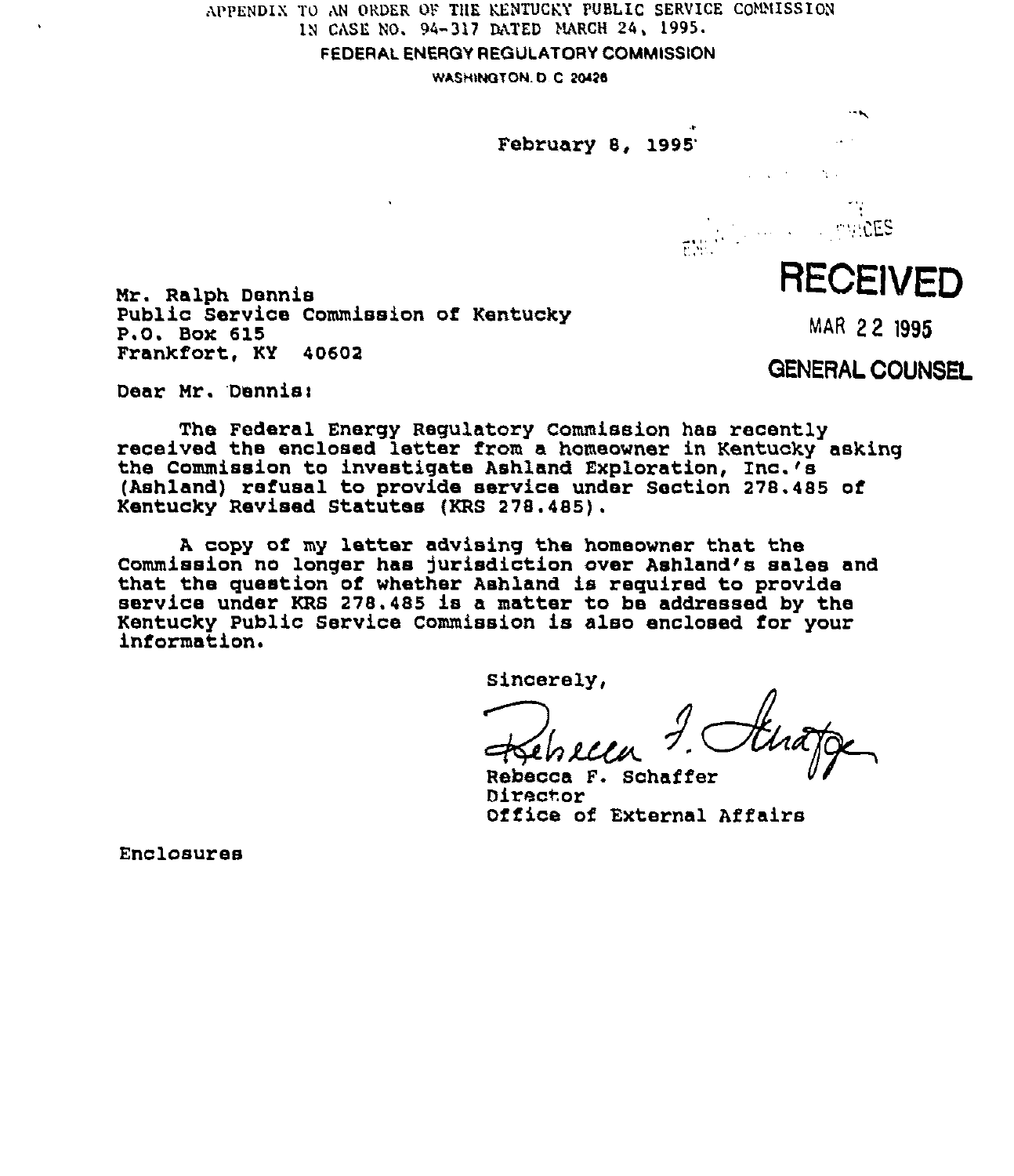# FEDERAL ENERGY REGULATORY COMMISSION WASHINGTON D C 20426

### February 8, 1995

Ms. Aloma Burke HC 83, Box 658 Virgie, KY 41572

Dear Ms. Burke:

Thank you for your recent letter asking the Fedezal Energy Regulatory Commission to investigate Ashland Exploration, Inc.'s (Ashland) refusal to provide service to homeowners under Section 278.485 of Kentuckv Revised Btatutes (KRB 27s.485).

Before the Natural Gas Wellhead Decontrol Act of 1989 (Decontrol Act) was enacted, it was necessary for Ashland, and<br>all other sellers making first sales of natural gas, to obtain abandonment authorization from this Commission under the Natural Gas Act before gas that was dedicated to interstate commerce<br>could be delivered to homeowners under KRS 278.485. However, the could be delivered to homeowners under KRS 278.485. However, the commission of the 2018. durisdiction over first sales of natural gas as of January 1, 1993 <sup>~</sup> Therefore, first sellers such as Ashland are no longez required to receive abandonment authorization from this Commission before delivering gas to homeowners under KRB 278.485.

Since we no longer have jurisdiction over Ashland's sales,<br>the question of whether Ashland is required to provide service under KRS 278.485 is <sup>a</sup> matter to be addressed by the Kentucky public service commission. Accordingly, <sup>I</sup> am sending <sup>a</sup> copy of your letter and my response to the Kentucky Public Bervics Commission. Should you wish to contact them directly, ths address and telephone number are: <sup>730</sup> schenkel Lane (p.o, Box 615), Frankfort, KY 40602, (502) 564-3940.

<sup>I</sup> hope this information is helpful. If <sup>I</sup> can be of future assistance in any Commission matter, please 1st me know.

Sincerely,

Rebecca F. Schaffer Director Office of External Affairs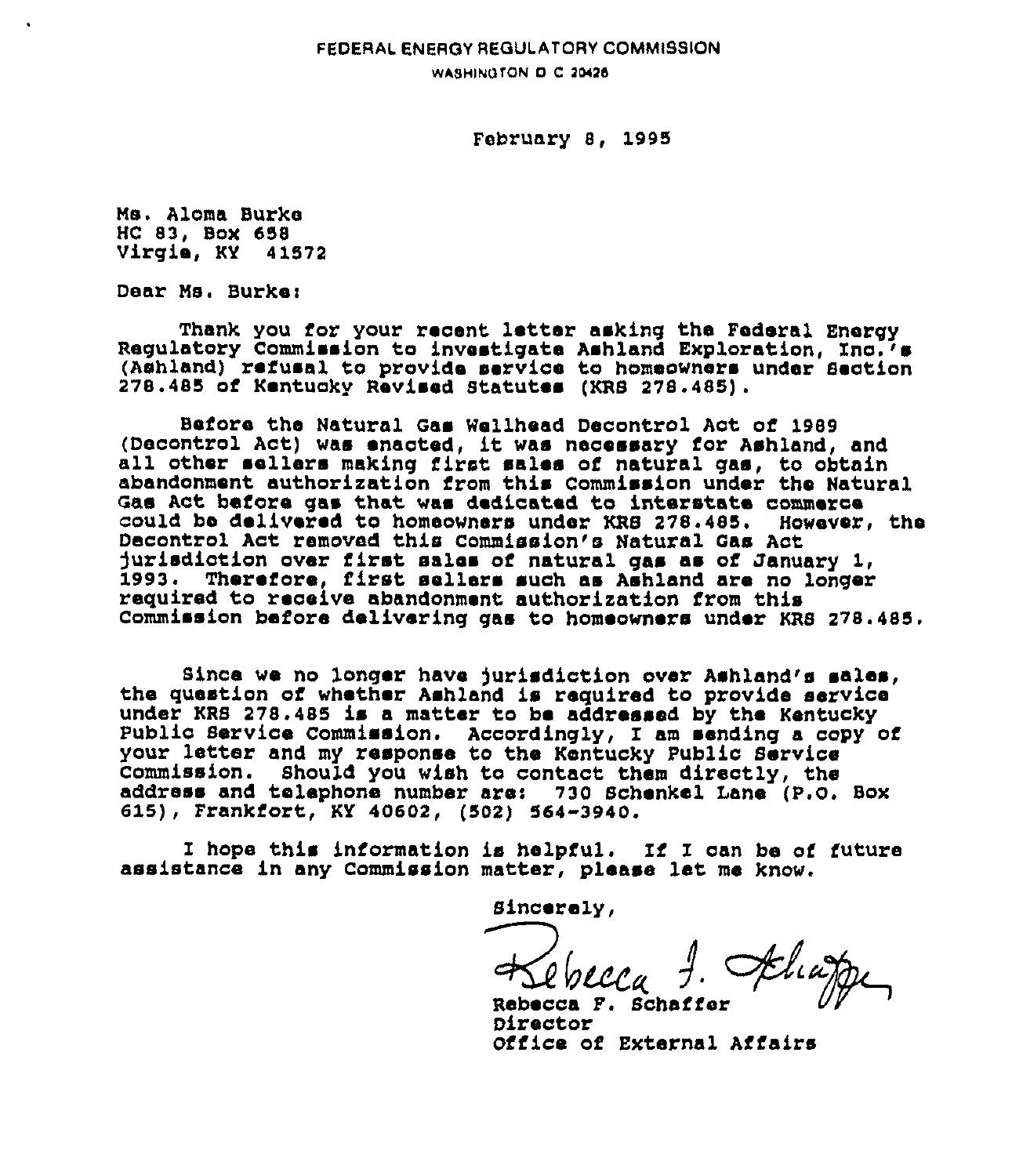Aloma Burke HC83, Box 658 Virgie, KY 415?2 (606) 639-9886

Ñ.

Ms. Marilyn Rand Office of Pipeline Regulation Federal Energy Regulatory Commission Washington, DC 20426

Dear Ms. Rand,

Why should citizens of Pike County, Kentucky, be denied access to natural gas and allow this great resource to be piped out of this region to customers in distant dties and states?

As a citizen of Pike County, the largest producer of natural gas in Kentucky, I am extremely concerned about the record of service of many of the largest gas companies, Including Ashland Exploration, Inc., Repeatedly, local residents have been denied the right to hookup to gas lines. Our people must endure gas lines, roads and wells in their yards and on their property without receiving any rights or benefits, Energy corporations have a long history of exploiting the people and resources of this region without giving back to our communities. By denying local hookups, large gas companies continue this shameful pattern. And it seems as if federal laws and regulations are helping them do it.

I am a member of the statewide citizens social justice organization, Kentuckians For The Commonwealth. Our efforts to negotiate with representatives of Ashland Oil have been largely unsuccessful, We have been told that Ashland and other interstate pipeline companies cannot serve new local customers without receiving additional permission from the Federal Energy Regulatory Commission. In a recent conference with Ashland representatives we specifically asked that the company Join forces with local dtizens and the offices of Kentucky's Attorney General and Public Service Commission In requesting from FERC permission to divert additional gas for domestic services, They responded with a clear "no", saying that it is not a corporate strategy to increase domestic services.

Our group has received active support of Kentucky's Public Service Commission, the Attorney General's Office, and from US Congressman Hal Rogers in our efforts to win the right for local people to have access to gas service. We understand from contacts with these offices that .:::/ recolution of this problem requires the participation of your agency.

Therefore, the Pike County Chapter of Kentuckians For The Commonwealth requests a meeting with you or appropriate representatives of FERC before April, 1995. We feel that current laws and court rulings have enabled large gas producers to receive great profits at the expense of local citizens and communities. We request a hearing before FERC representatives to express these concerns and discuss possible resolutions.

Please be in contact with me within two weeks regarding this request. Your urgent attention is appreciated. Thank you for your consideration.

> Sincerely,<br>aloma Burke Aloma Burke